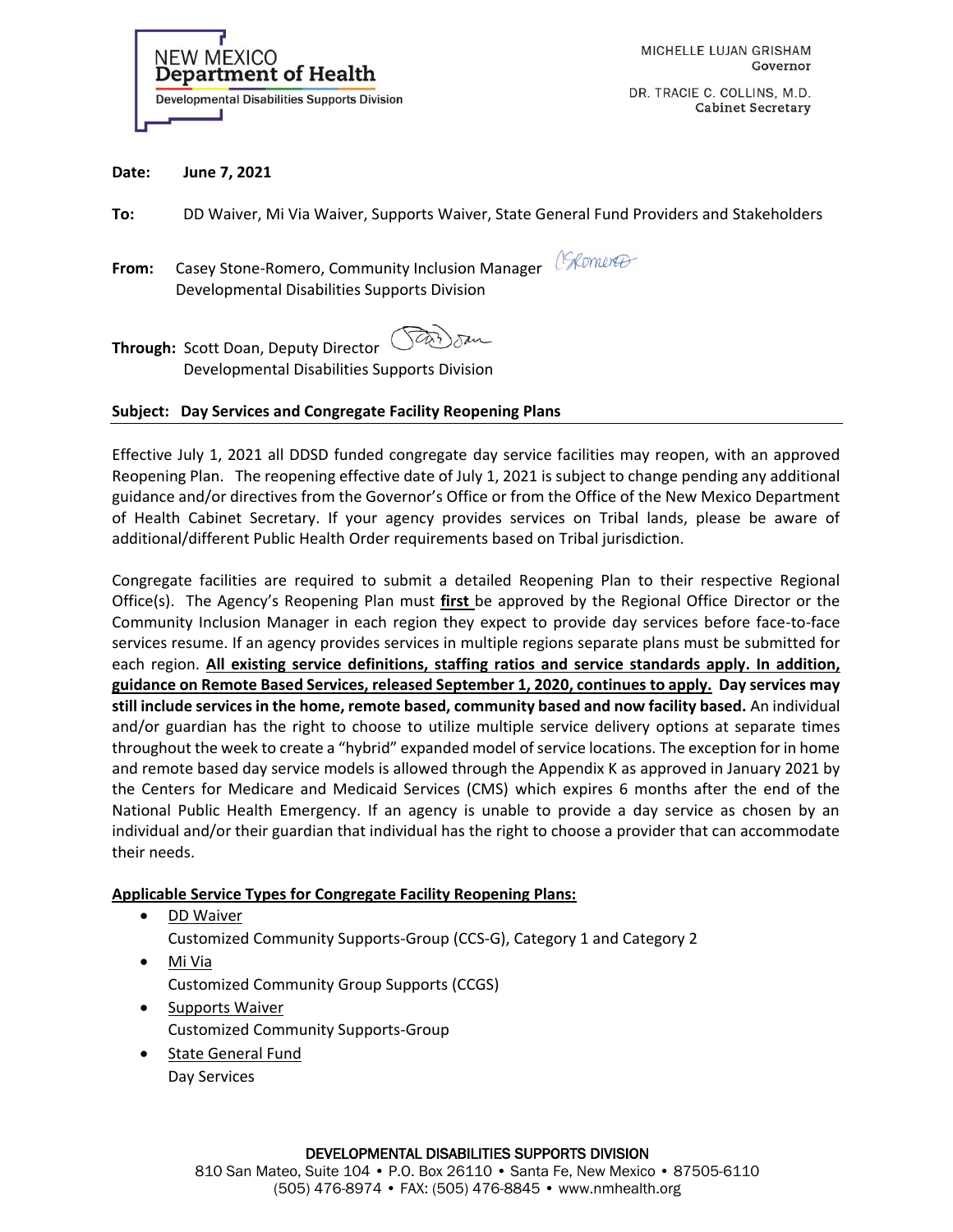# **DDSD is not providing a required format for your Agency's Reopening Plan, however, the following is an outline of items that are minimum requirements to be addressed:**

- I. Agency Name, Address, Phone Number, Email Address, COVID-19 Plan Author and Contact
- II. Site Address(es) where Reopening Plan will be implemented
- III. Proposed services and method of service delivery
- IV. Plan to ensure that individual choice and needs are met if someone requests service delivery location (home, remote based or center) that is not available at the current agency including agency policy for transitions
- V. Proposed Reopening Date for each site/location (Agencies may reopen as early as July 1, 2021 with an approved Reopening Plan, however, if an agency elects to set a future date, please provide date and explanation for delayed implementation)
- VI. Implementation of applicable Public Health Order Mandates
- VII. Hiring Plan, if applicable, Staffing Plan and Backup Staffing Plan (to include number of staff required to meet staffing ratios per standards and individual person-centered plans to safely reopen.)
- VIII. Staff Training on Reopening Plan
- IX. Facility Capacities (including limits and maximums)
- X. Daily attendance and visitor roster plans
- XI. Daily COVID-19 Screening procedures for staff, individuals, and visitors
- XII. NM Environment Department COVID-19 Reporting for Employees <https://nmgov.force.com/rapidresponse/s/>
- XIII. Personal Protective Equipment (PPE) including mask requirements, as applicable
- XIV. Hygiene Protocols including handwashing, hand sanitizing, bathroom use
- XV. Transportation and disinfection of vehicles
- XVI. Activities of Daily Living (ADLs) or Instrumental Activities of Daily Living (IADLs) (i.e., communication, personal hygiene, eating, toileting, transferring/mobility)
- XVII. Meals and Snacks (i.e., seating arrangements, food preparation to include appliance use and cleaning, PPE, as appropriate, staffing plans to implement CARMPs and Mealtime Plans, use of paper goods for utensils, sanitation of plates, bowls, cups, glasses, utensils, etc. if paper goods are not being used, etc.)
- XVIII. Therapy, BSC and Nursing scheduling and service delivery
- XIX. Sanitation, Disinfection & Cleaning schedule of building/facility
- XX. Ventilation Improvement (i.e., fans, open windows, HVAC system filtration)
- XXI. Facility-based service schedule
- XXII. Isolation, infection prevention and control
- XXIII. Quarantine criteria for individuals and staff
- XXIV. Notification process for possible exposures (who will receive, i.e., DSPs, individuals, families, guardians, etc., how will they receive the notification and timeframes in which communication will occur).
- XXV. Reporting possible exposures outside of day services (Direct point of notification and tracking of incoming information)
- XXVI. Reopening Plan communication process to constituents, including providing a copy of the Agency's Reopening plan to all constituents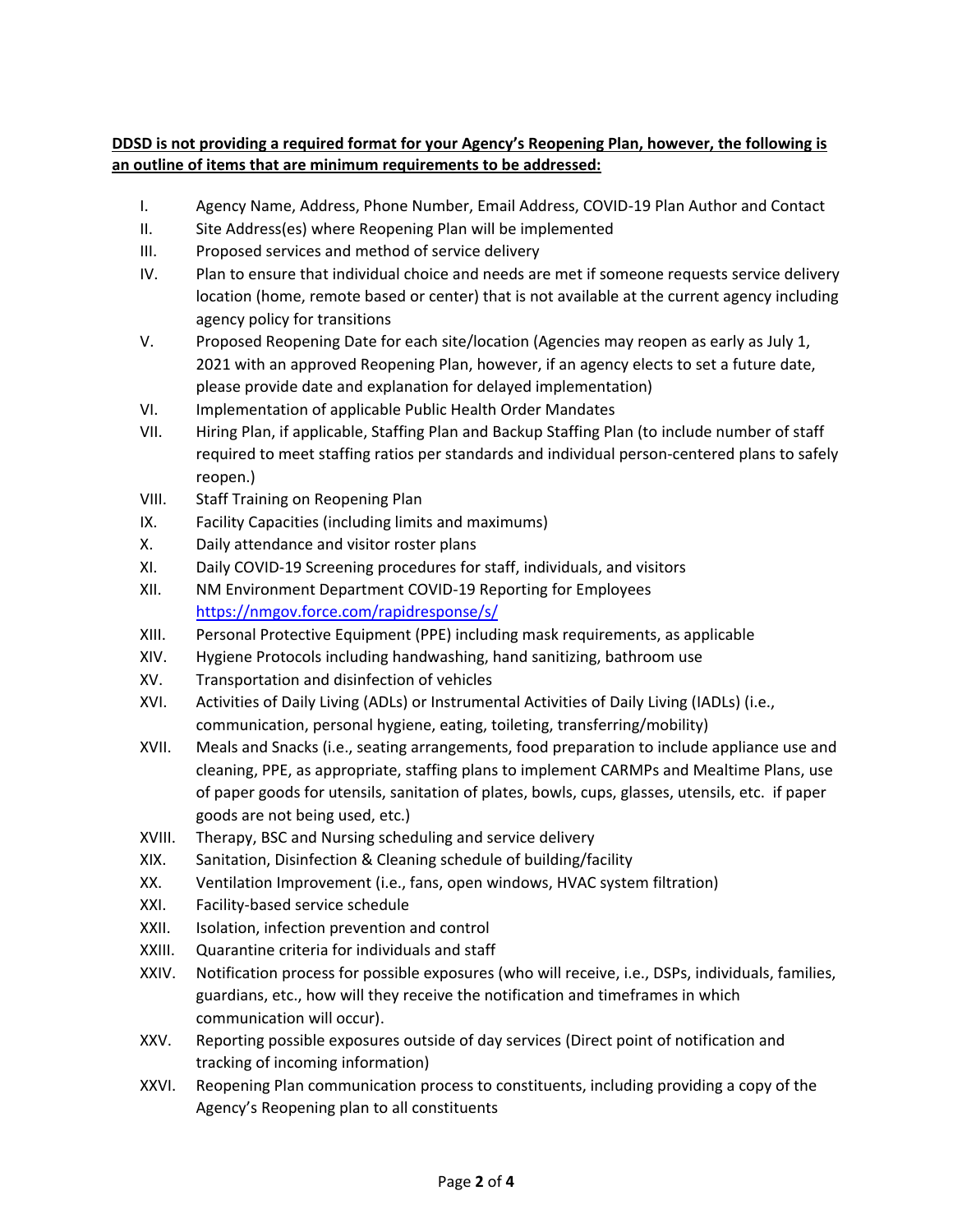DDSD recommends that group day services be provided in pods that include the same individuals and staff, where possible. The agency must attest by signature of plan author, Agency Director, and/or Governing Board that the Reopening Plan will be implemented and followed as submitted. Completed Reopening Plans must be submitted to the respective Regional Office Director or the Community Inclusion Manager for approval, prior to reopening. DDSD will begin accepting Reopening Plans as of the date of this memo. Reopening plans will be reviewed and returned to the Reopening Plan Author within 5 business days.

Questions can be directed to Casey Stone-Romero, Community Inclusion Manager at [casey.stone](mailto:casey.stone-romero@state.nm.us)[romero@state.nm.us](mailto:casey.stone-romero@state.nm.us) or 505-467-9272.

# *A review of this guidance and a question-and-answer session will be held from 1:30-2:30 p.m. on Wednesday, June 9, 2021 at the Webex link or dial-in information provided below.*

## **Join from the meeting link**

<https://nmdoh.webex.com/nmdoh/j.php?MTID=m2c853b238b8bda04431cb2889222954f>

## **Join by meeting number**

Meeting number (access code): 1873 04 5726 Meeting password: QMdQAJX39F7

### **Tap to join from a mobile device (attendees only)**

[1-844-992-4726,,1873045726##](tel:1-844-992-4726,,*01*1873045726%23%23*01*) United States Toll Free [+1-408-418-9388,,1873045726##](tel:%2B1-408-418-9388,,*01*1873045726%23%23*01*) United States Toll

#### **Join by phone**

1-844-992-4726 United States Toll Free +1-408-418-9388 United States Toll [Global call-in numbers](https://nmdoh.webex.com/nmdoh/globalcallin.php?MTID=m99d200ac6830cb893dd532857292e3fb) | [Toll-free calling restrictions](https://www.webex.com/pdf/tollfree_restrictions.pdf) **Join from a video system or application** Dial [1873045726@nmdoh.webex.com](sip:1873045726@nmdoh.webex.com) You can also dial 173.243.2.68 and enter your meeting number



#### **Resources:**

- NM DOH COVID-19 Site: <https://cv.nmhealth.org/>
- New Mexico's COVID-19 Hotline Call: 1-855-600-3453
- Non-Health Related COVID-19 Questions Call: 1-833-551-0518
- DDSD COVID-19 Site: <https://nmhealth.org/about/ddsd/diro/ddcv/>
- NM DOH COVID-19 Safe Practices:<https://cv.nmhealth.org/covid-safe-practices/>